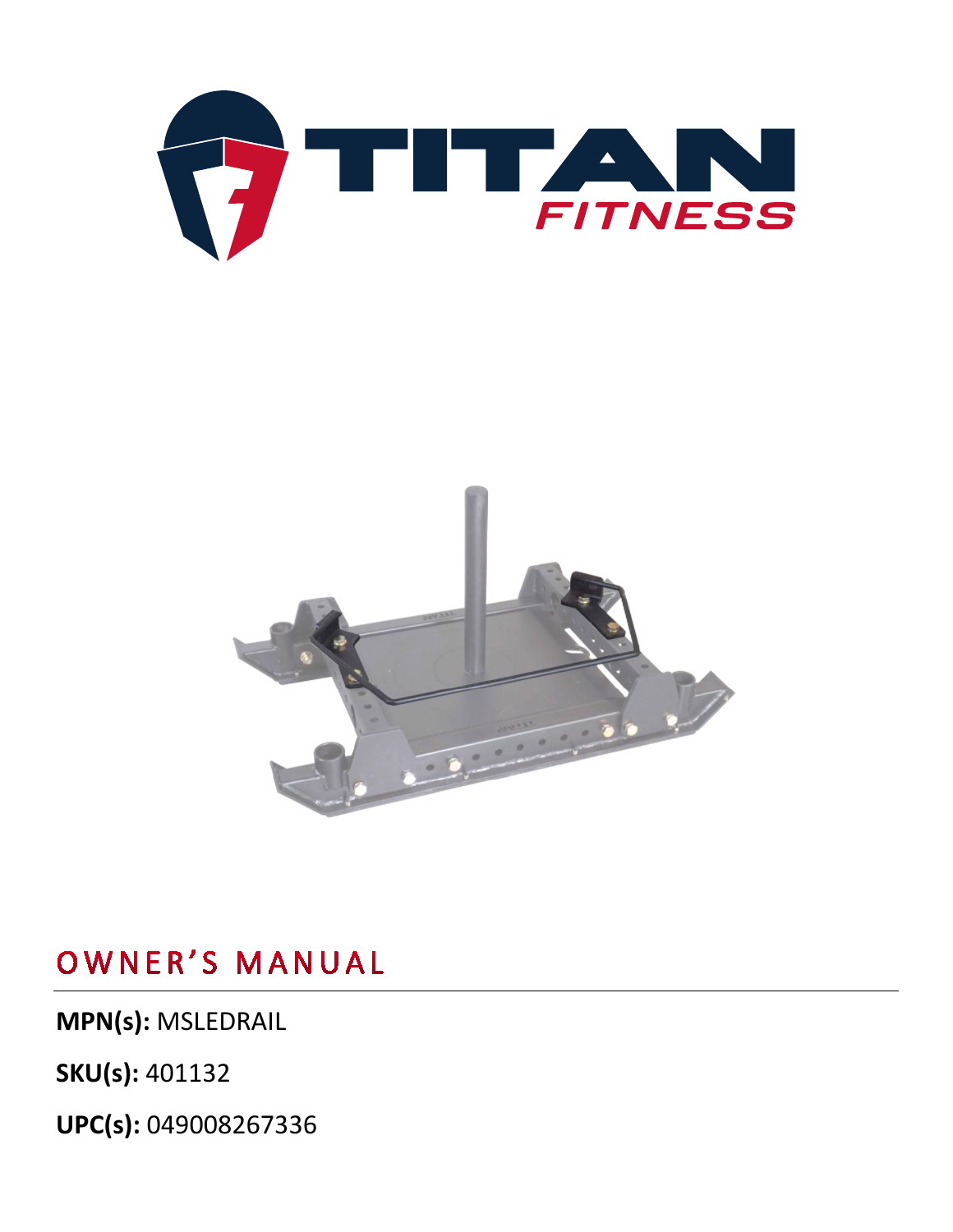

| <b>KEY</b> | <b>BOX</b> | <b>DESCRIPTION</b>       | <b>QTY</b> |
|------------|------------|--------------------------|------------|
| (1)        |            | <b>MSLEDRAIL</b>         |            |
| (2)        | 1          | <b>HEX BOLT M16X90</b>   |            |
| (3)        |            | <b>FLAT WASHER M16</b>   |            |
| (4)        | 1          | <b>SPRING WASHER M16</b> |            |
| (5)        |            | <b>HEX NUT M16</b>       |            |

### ASSEMBLY INSTRUCTIONS

− Product sold as full assembly with no installation required by customer.